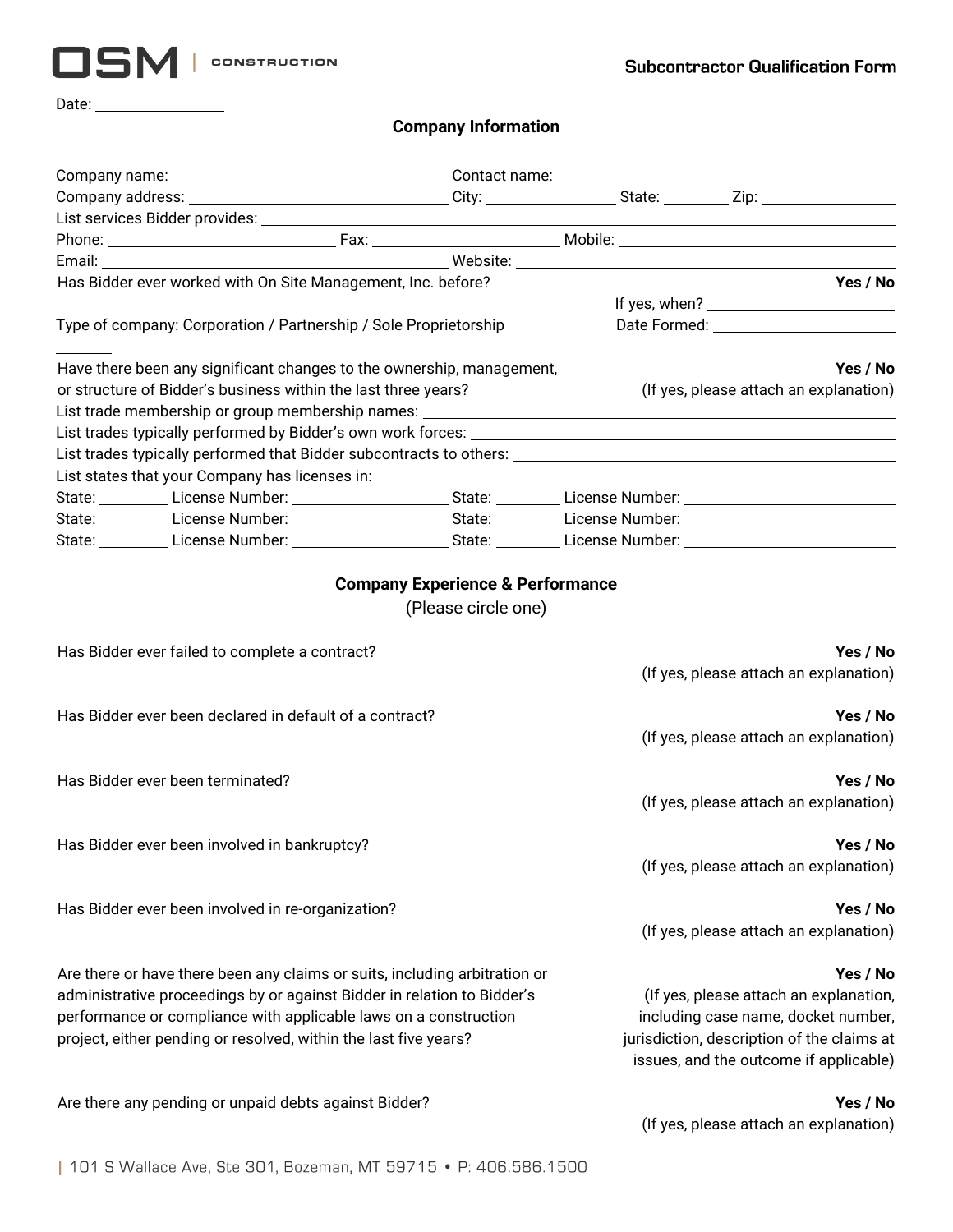# **Subcontractor Qualification Form**

**CONSTRUCTION** 

15M

Has Bidder or any of its principals ever been banned from bidding any state or federal construction work or project?

Has Bidder or any of its principals ever been convicted of, or entered a plea of guilty, or nolo contendere, for criminal violations relating to, or arising out of, its business of the bidding or performance of a construction project?

Has Bidder or any of its principals ever been found civilly liable for any criminal offense or civil action involving embezzlement such as: forgery, bribery, falsification or destruction of records, receipt of stolen property, collusion, antitrust, conspiracy, or other similar offenses arising out of its business or the bidding or performance of a construction project?

Does Bidder have a written safety program? **Yes / No**

Does Bidder require field employees to be OSHA 10 Hour Certified? **Yes / No**

Has Bidder been cited by OSHA within the last five years? **Yes / No**

### **Yes / No**

(If yes, please attach an explanation)

#### **Yes / No**

(If yes, please attach an explanation, including case name, docket number, jurisdiction, description of the claims at issue, and the final outcome if applicable)

### **Yes / No**

(If yes, please attach an explanation, including case name, docket number, jurisdiction, description of the claims at issue, and the outcome if applicable)

(If yes, please attach a copy)

(If yes, please attach a copy)

(If yes, please attach the safety training you provide)

(If yes, please attach an explanation including dates, violation types, description, and inspection number of each violation)

Does Bidder have a written drug policy? **Yes / No**

Does Bidder employ a full-time site safety professional? **Yes / No**

| Is Bidder bondable? |                                                                 |                                                                                                                 | Yes / No |
|---------------------|-----------------------------------------------------------------|-----------------------------------------------------------------------------------------------------------------|----------|
|                     |                                                                 |                                                                                                                 |          |
|                     |                                                                 |                                                                                                                 |          |
|                     | What are Bidder's standard limits of insurance coverage for:    |                                                                                                                 |          |
|                     |                                                                 | General Liability: \$ _______________Phone Number: ________________ Insurance Company: ________________________ |          |
|                     |                                                                 | Umbrella: \$ ___________________________Phone Number: __________________Insurance Company: ____________________ |          |
|                     |                                                                 | Design/Build: \$ __________________Phone Number: ________________ Insurance Company: __________________________ |          |
|                     |                                                                 | Workers Comp: \$ _______________Phone Number: _______________ Insurance Company: ______________________________ |          |
|                     | Does Bidder have a line of credit from any lending institution? |                                                                                                                 | Yes / No |
|                     |                                                                 | Please list three bank and credit references (include bank name, contact, and telephone number):                |          |
|                     |                                                                 |                                                                                                                 |          |
| 2.                  |                                                                 |                                                                                                                 |          |
|                     |                                                                 |                                                                                                                 |          |

3.